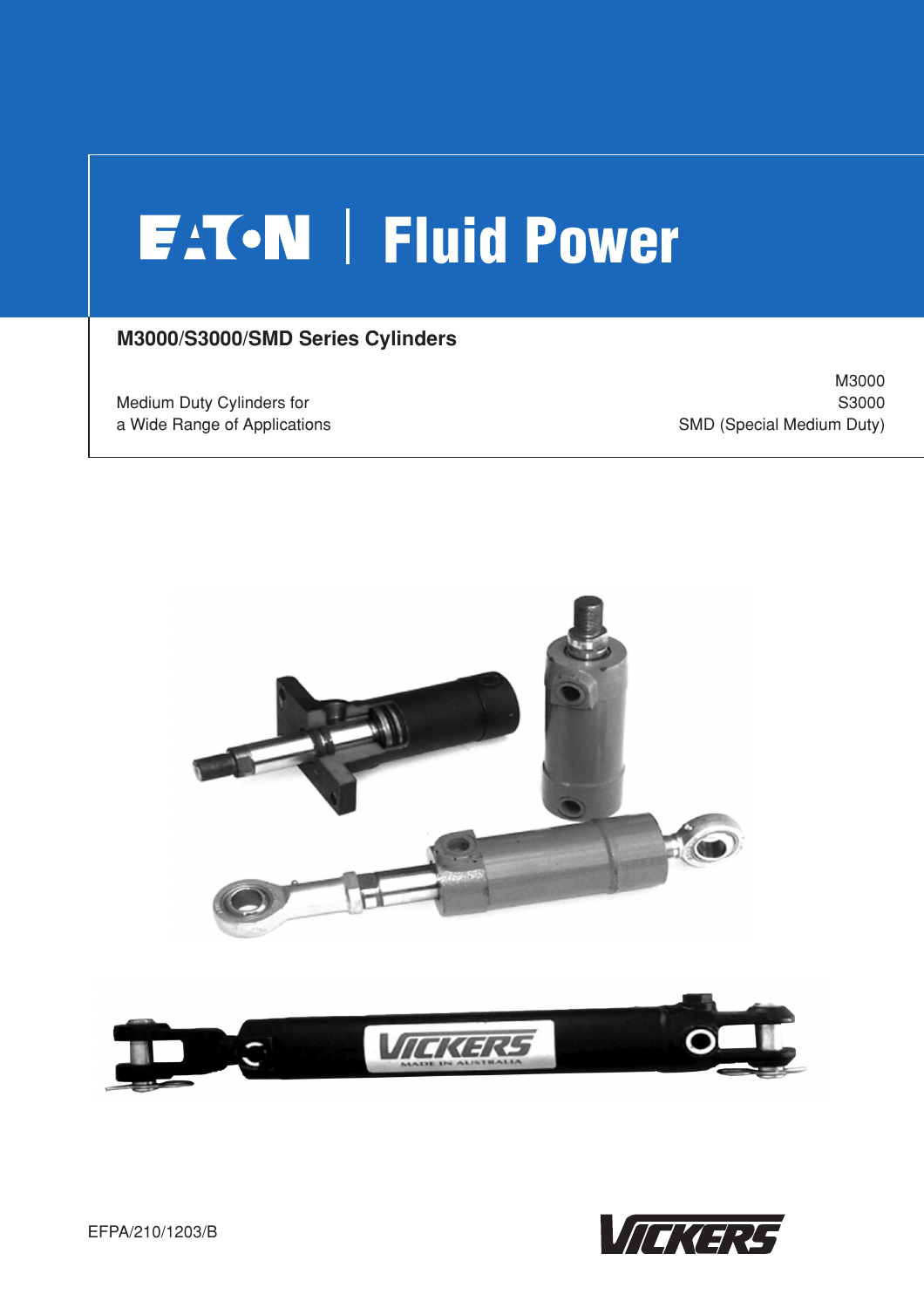## **Contents**

## **M3000 and S3000 Series**

| <b>General Description</b>              | 2 |
|-----------------------------------------|---|
| <b>Basic Specifications</b>             | 2 |
| Features                                | 2 |
| <b>Installation Dimensions</b>          | 3 |
| S3000 Screwed Cap Design                | 4 |
| Seal kits and Spare parts               | 4 |
| <b>Theoretical Push and Pull Forces</b> | 5 |
| Model Code & Order Code                 | 6 |

## **SMD (Special Medium Duty) Series**

| <b>General Description</b>         |    |
|------------------------------------|----|
| <b>Basic Specifications</b>        |    |
| <b>Features</b>                    |    |
| Options                            |    |
| <b>Mounting Options</b>            | 8  |
| <b>Installation Dimensions</b>     |    |
| No Mount and Tie Rod Tapping Mount | 9  |
| Rectangular Flange Mount           | 10 |
| Circular Flange Mount              | 11 |
| Accessories                        | 12 |
|                                    |    |

| Model Code                |  |
|---------------------------|--|
| Seal Kits and accessories |  |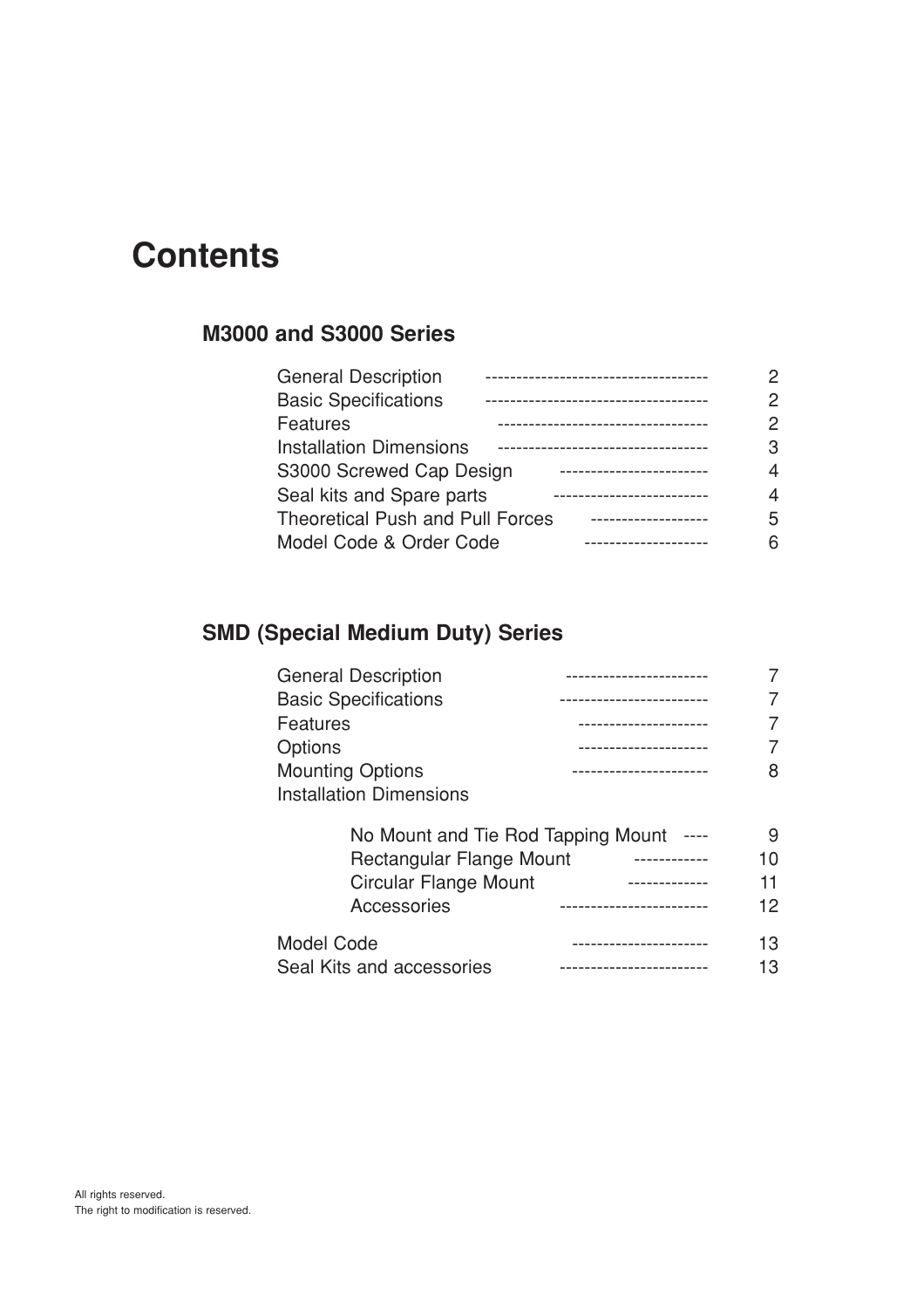#### **GENERAL DESCRIPTION**

The Vickers M3000 and S3000 are hydraulic linear actuators suitable for a variety of applications in both mobile and industrial fields.

The compact design and simple but robust construction provide cost effective solutions, reliable operation and long service life.

#### **BASIC SPECIFICATIONS GRAPHICAL SYMBOL**

#### Maximum pressure

Bore size 2" to 3.5" (50.8mm to 88.9mm) ---- 210 bar (3000 psi) Bore size 4" to 5" (101.6 to 127mm) ----------- 175 bar (2500 psi)



Bore sizes (inches)

M3000 Series -------------------------------------- 2", 2.5", 3", 3.5", 4", 4.5", 5" S3000 Series -------------------------------------- 2", 2.5", 3", 3.5", 4"

Standard strokes (mm) ---------------------------------------- 203, 305, 406, 457, 610

Non-standard stroke cylinders are available on request, including strokes shorter than 203mm, or longer than 610mm.

#### **FEATURES**

- Low cost units suitable for a wide range of mobile and industrial applications.
- 7 bore sizes from 2" to 5" for M3000 Series, and 5 sizes from 2" to 4" for S3000 Series.
- Cylinder barrel constructed from cold drawn steel tubing in compliance to ASTM A513.
- High quality hard chrome plated and polished piston rod. Stainless steel piston rods are available on request.
- M3000 Series provides piping flexibility by 360 degrees rotatable rod end cap design, as well as a right-angled port option on the head end cap.
- The unique retainer connection on the M3000 rod end cap permits easier disassembly of the cylinder for simpler maintenance.
- S3000 Series employs screwed rod end cap design.
- The rod end cap design provides extra long piston rod support.
- Welded head end cap to barrel for strength.
- A wear ring on piston prevents direct piston-to-bore contact, ensuring longer service fife.
- Rod wiper
- Clevis pins are supplied with each cylinder without extra costs.
- Boots and stop tubes are available on request.
- Non-standard stroke cylinders are available on request.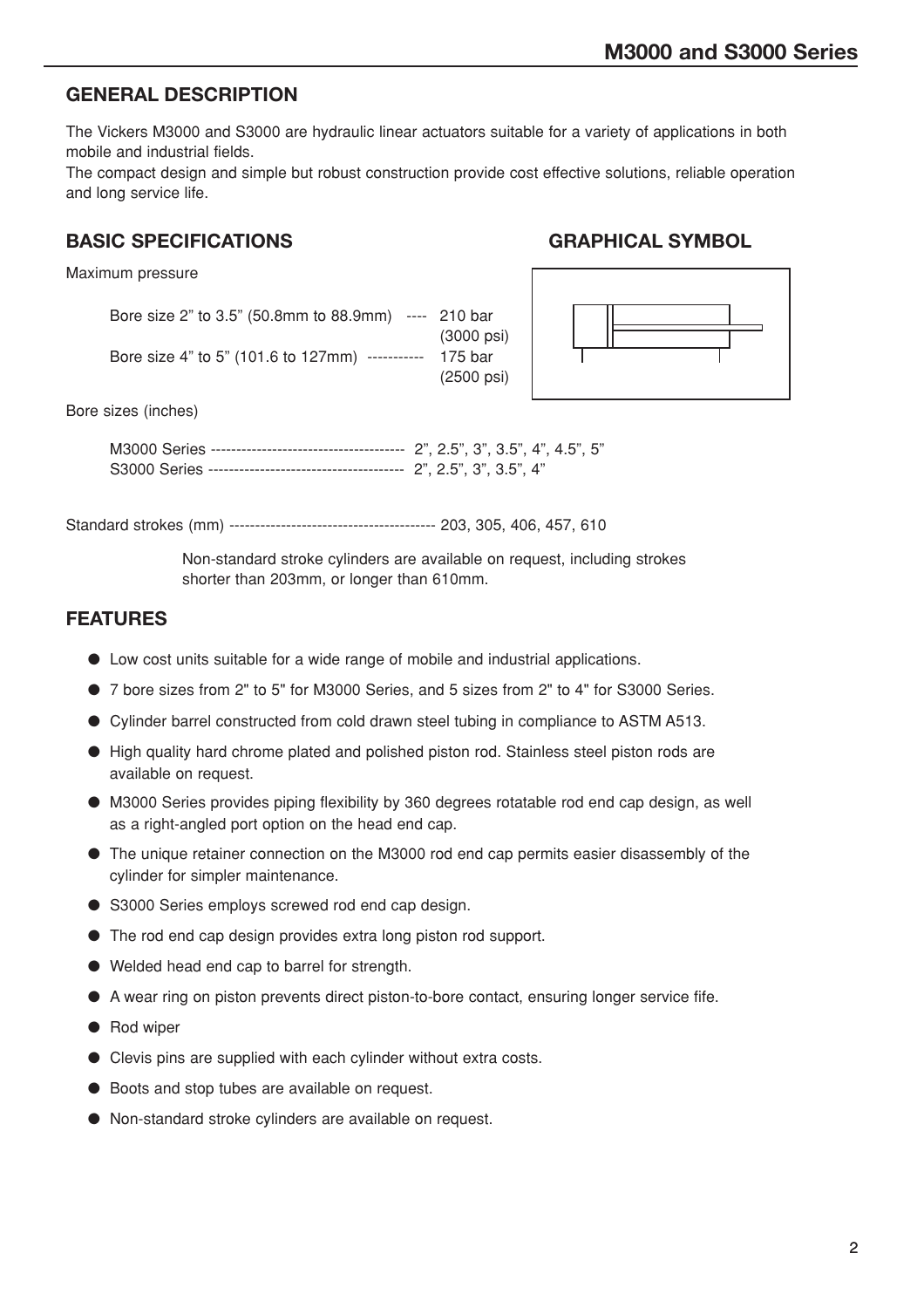## **INSTALLATION DIMENSIONS**



| <b>Bore Code</b><br>$\times$                                    | A                               | B   | C   | D  | D <sub>1</sub> | Ε  | F  | G -Dia.<br>K - Thread | H  | Approx                             |
|-----------------------------------------------------------------|---------------------------------|-----|-----|----|----------------|----|----|-----------------------|----|------------------------------------|
| Stroke (MM)                                                     | Closed Length<br>mm             | mm  | mm  | mm | mm             | mm | m  | mm                    | mm | Mass<br>kg                         |
| 20 x 203<br>20 x 305<br>20 x 406<br>20 x 457<br>20 x 610        | 514<br>616<br>717<br>768<br>921 | 136 | 60  |    |                |    |    | 25<br>3/4" - 16 UNF   |    | 6<br>8<br>9<br>10<br>12            |
| 25 x 203<br>25 x 305<br>25 x 406<br>25 x 457<br>25 x 610        | 514<br>616<br>717<br>768<br>921 | 132 | 73  | 64 | 54             | 67 | 65 | 35                    | 41 | 8<br>$10$<br>11<br>$\frac{13}{15}$ |
| 30 x 203<br>30 x 305<br>30 x 406<br>30 x 457<br>$30 \times 610$ | 514<br>616<br>717<br>768<br>921 | 129 | 87  |    |                |    |    | 1"-12 UNF             |    | 8<br>13<br>14<br>16<br>18          |
| 35 x 203<br>35 x 305<br>35 x 406<br>35 x 457<br>35 x 610        | 514<br>616<br>717<br>768<br>921 | 129 | 100 |    | 64             |    |    | 44<br>1"-12 UNF       |    | 14<br>16<br>17<br>19<br>22         |



CLEVIS PIN ASS'Y P/N 744405



**Cylinder prices include pins initially supplied**

| <b>Bore Code</b>                                                | A                               | B   | C   | D  | F  |    | G -Dia.                   | н  | J   | Approx                            |
|-----------------------------------------------------------------|---------------------------------|-----|-----|----|----|----|---------------------------|----|-----|-----------------------------------|
| X                                                               | Closed Length                   |     |     |    |    |    | K - Thread                |    |     | Mass                              |
| Stroke (MM)                                                     | mm                              | mm  | mm  | mm | mm | mm | mm                        | mm | mm  | kg                                |
| 40 x 203<br>40 x 305<br>40 x 406<br>40 x 457<br>40 x 610        | 514<br>616<br>717<br>768<br>921 |     | 114 |    |    |    |                           |    |     | 22<br>25<br>27<br>30<br>35        |
| 45 x 203<br>45 x 305<br>45 x 406<br>45 x 457<br>45 x 610        | 514<br>616<br>717<br>768<br>921 | 123 | 128 | 64 | 67 | 65 | 51<br>$1 - 1/2"$<br>12UNF | 48 | 32R | 25<br>29<br>$\frac{31}{34}$<br>40 |
| 50 x 203<br>50 x 305<br>50 x 406<br>50 x 457<br>$50 \times 610$ | 514<br>616<br>717<br>768<br>921 |     | 143 |    |    |    |                           |    |     | 30<br>34<br>37<br>41<br>47        |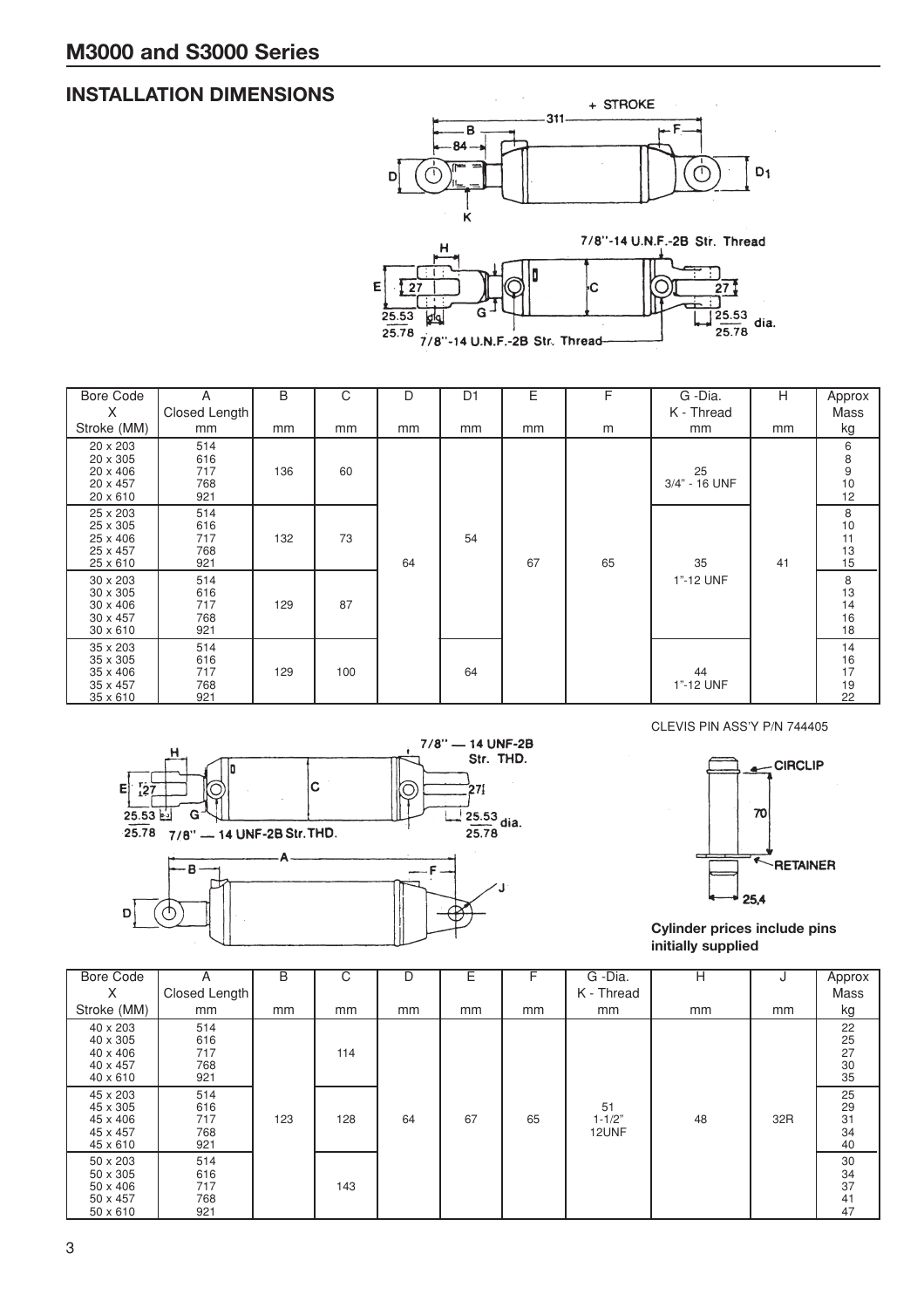## **S3000 SERIES SHOWING SCREWED ROD CAP**

- \* Installation dimensions are identical for M3000 and S3000 Series.
- \*\* Rod end cap cannot be rotated with S3000 Series. Port orientation to be specified by model code. (Refer to Model Code section on Page 6)

Code A : Ports 90 degrees to pin Code B : Ports in line with pin



#### **SEAL KITS AND SPARE PARTS**

|                 |                   | PART NUMBER (ORDER CODES) |            |              |
|-----------------|-------------------|---------------------------|------------|--------------|
| <b>BORE</b>     |                   |                           |            | <b>PIN</b>   |
| <b>DIAMETER</b> | <b>SERIAL KIT</b> | <b>FEMALE CLEVIS *</b>    | FEMALE EYE | PIVOT/COTTER |
| 2" (50.8mm)     | 02.327142         | 02-327047                 | 02-327048  |              |
| 2.5" (63.5mm)   | 02-327143         |                           | 455118     |              |
| 3" (76.2mm)     | 02-327144         | 599685                    | 455119     |              |
| 3.5" (88.9mm)   | 02-327145         |                           | 455120     | 744405*      |
| 4" (101.6mm)    | 02-327146         |                           | 455121     |              |
| 4.5" (114.3mm)  | 02-327147         | 455344                    | 455122     |              |
| 5" (127mm)      | 02-327146         |                           | 455123     |              |

★ Pins are initially supplied with cylinders

★★ Consult your Eaton Fluid Power sales representative for other spares.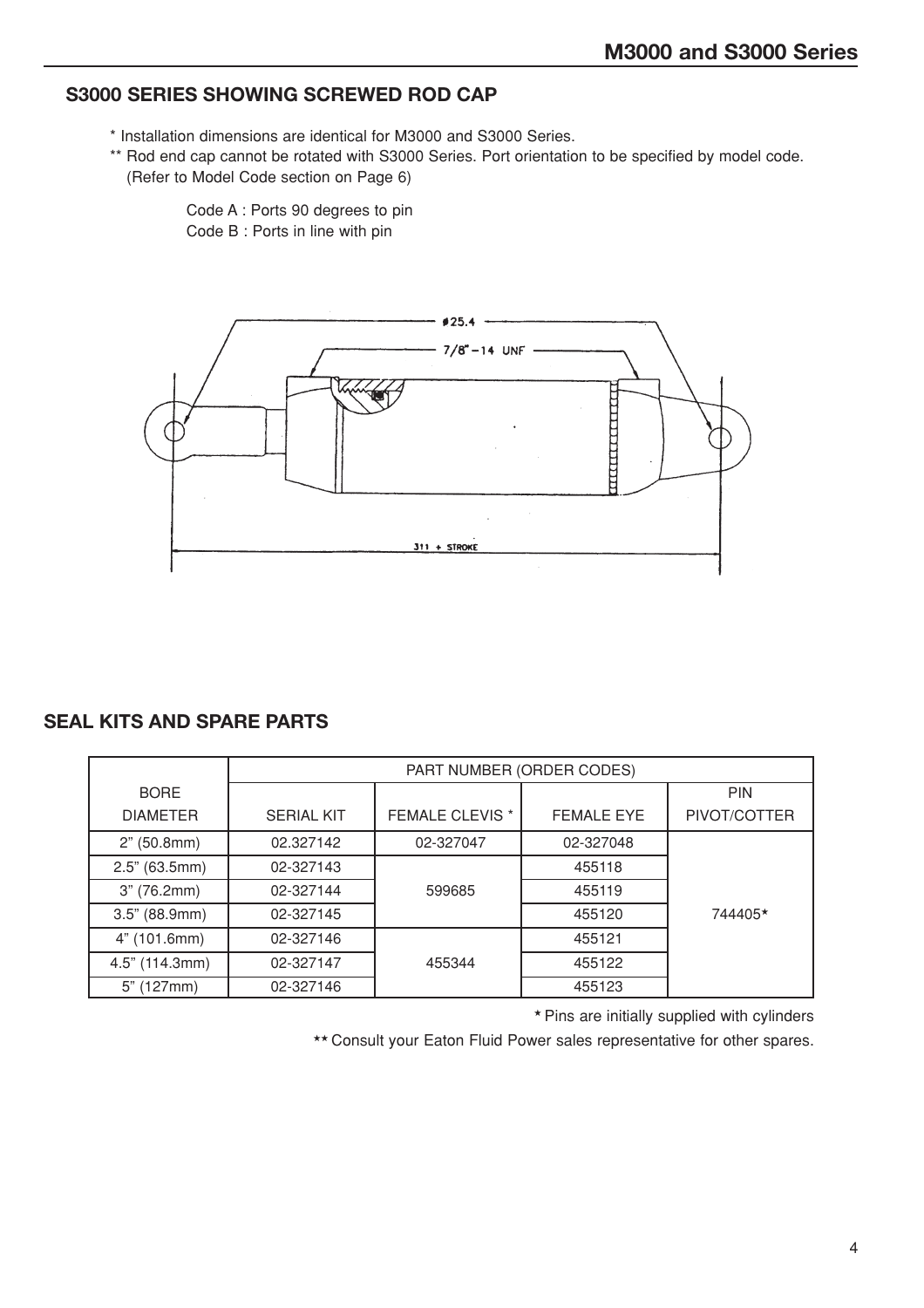## **THEORETICAL PUSH AND PULL FORCES**

#### **PUSH FORCE AND DISPLACEMENT**

|       | <b>CYLINDER</b> |       | <b>PISTON ROD</b> |         | <b>PISTON</b><br>CYLINDER PUSH STROKE FORCE AT VARIOUS PRESSURES<br>AREA |           |            |           |             |            |                |            |                |                | <b>DISPLACEMENT</b><br>PER cm/in OF |        |                     |
|-------|-----------------|-------|-------------------|---------|--------------------------------------------------------------------------|-----------|------------|-----------|-------------|------------|----------------|------------|----------------|----------------|-------------------------------------|--------|---------------------|
|       | <b>BORE</b>     |       | <b>DIAMETER</b>   |         |                                                                          | 35<br>bar | 500<br>psi | 69<br>bar | 1000<br>psi | 103<br>bar | 1500<br>psi    | 138<br>bar | 2000<br>psi    | 207<br>bar     | 3000<br>psi                         | cm     | <b>STROKE</b><br>in |
| mm    | in              | mm    | in                | sq.cm:  | sq.in                                                                    | kN        | lbf        | kN        | lbf         | kN         | lbf            | kN         | lbf            | kN             | lbf                                 | litres | USgpm               |
| 50.8  | 2.0             | 25.4  | 1.0               | 20.27   | 3.14                                                                     | 6.98      | 1570       | 13.97     | 3140        | 20.95      | 4710           | 27.93      | 6280           | 41.90          | 9420                                | .02027 | .0136               |
| 63.5  | 2.5             | 34.93 | .375              | 31.67   | 4.91                                                                     | 10.92     | 2455       | 21.84     | 4910        | 32.76      | 7365           | 43.68      | 9820           | 65.62          | 14730                               | .0317  | .0213               |
| 76.2  | 3.0             | 34.93 | .375              | 45.62   | 7.07                                                                     | 15.74     | 3535       | 31.48     | 7070        | 47.17      | 11061          | 62.91      | 14140          | 94.39          | 21210                               | .0456  | .0301               |
| 88.9  | 3.5             | 44.45 | 1.750             | 62.10   | 9.63                                                                     | 21.42     | 4815       | 42.85     | 9630        | 64.21      | 14445          | 85.64      | 19260          | 128.48:        | 28890                               | .0621  | .0345               |
| 101.6 | 4.0             | 50.80 | 2.0               | 81.07   | 12.57                                                                    | 27.96     | 6285       | 55.91     | 2570        | 83.87      | 18855          |            | 111.83 : 25140 | 167.74         | 37710                               | .0817  | .0550               |
| 114.3 | 4.5             | 50.80 | 2.0               | 102.64: | 15.91                                                                    | 35.41     | 7955       | 70.82     | 15910       | 106.13:    | 23865          |            | 141.54 31820   | 212.36 ፡ 47730 |                                     | .1026  | .0689               |
| 127.0 | 5.0             | 50.80 | 2.0               | 126.68: | 19.64                                                                    | 43.68     | 9820       | 87.36     | 9640        |            | 131.04 : 29460 |            | 174.73 : 39280 | 262.09:        | 58920                               | .1267  | .0850               |

#### **PULL FORCE AND DISPLACEMENT**

| <b>CYLINDER</b> |             |       | <b>PISTON ROD</b> |        | <b>ANNULUS</b><br>CYLINDER PUSH STROKE FORCE AT VARIOUS PRESSURES |           |            |           |             |            |              |            |             |            | <b>DISPLACEMENT</b><br>PER cm/in OF<br><b>STROKE</b> |        |        |
|-----------------|-------------|-------|-------------------|--------|-------------------------------------------------------------------|-----------|------------|-----------|-------------|------------|--------------|------------|-------------|------------|------------------------------------------------------|--------|--------|
|                 | <b>BORE</b> |       | <b>DIAMETER</b>   |        | AREA                                                              | 35<br>bar | 500<br>psi | 69<br>bar | 1000<br>psi | 103<br>bar | 1500<br>psi  | 138<br>bar | 2000<br>psi | 207<br>bar | 3000<br>psi                                          | cm     | in     |
| mm              | in          | mm    | in                | sq.cm: | sq.in                                                             | kN        | lbf        | kN        | lbf         | kN         | lbf          | kN         | lbf         | kN         | lbf                                                  | litres | USgpm  |
| 50.8            | 2.0         | 25.4  | 1.0               | 15.20  | 2.36                                                              | 5.25      | 1180       | 10.50     | 2360        | 15.75      | 3540         | 21.0       | 4720        | 31.49      | 7080                                                 | .0152  | .01022 |
| 63.5            | 2.5         | 34.93 | .375              | 22.09  | 3.43                                                              | 7.62      | 1715       | 15.24     | 3430        | 22.84      | 5145         | 30.46      | 6860        | 45.70      | 10290                                                | .02209 | .01484 |
| 76.2            | 3.0         | 34.93 | 1.375             | 36.03  | 5.59                                                              | 12.43     | 2795       | 24.83     | 5583        | 37.25      | 8375         | 49.67      | 11167       | 74.5       | 16750                                                | .0360  | .0095  |
| 88.9            | 3.5         | 44.45 | 1.750             | 46.58  | 7.22                                                              | 16.07     | 3608       | 32.10     | 7216        | 48.14      | 10824        | 64.19      | 14432       | 96.3       | 21648                                                | .0466  | .0123  |
| 101.6           | 4.0         | 50.80 | 2.0               | 60.80  | 9.43                                                              | 20.96     | 4712       | 41.92     | 9425        | 62.88      | 14137        | 83.84      | 18850       | 125.8      | 28274                                                | .0608  | .0161  |
| 114.3           | 4.5         | 50.80 | 2.0               | 82.34  | 12.76                                                             | 28.38     | 6381       | 56.77     | 12763       | 85.15      | 19144        | 113.5      | 25525       | 170.3      | 38288                                                | .0823  | .0218  |
| 127.0           | 5.0         | 50.80 | 2.0               |        | 106.41 : 16.49                                                    | 36.68     | 8245       | 73.35     | 16490       |            | 110.03 24735 | 146.71 ፡   | 32980       |            | 220.05 : 49470                                       | .10641 | .07139 |

**NOTE** The push and pull forces listed above are only theoretical.

When selecting a cylinder from this Catalogue, it is imperative that you analyze all aspects of your application, especially pressure reductions applicable to certain bore diameters and stroke length.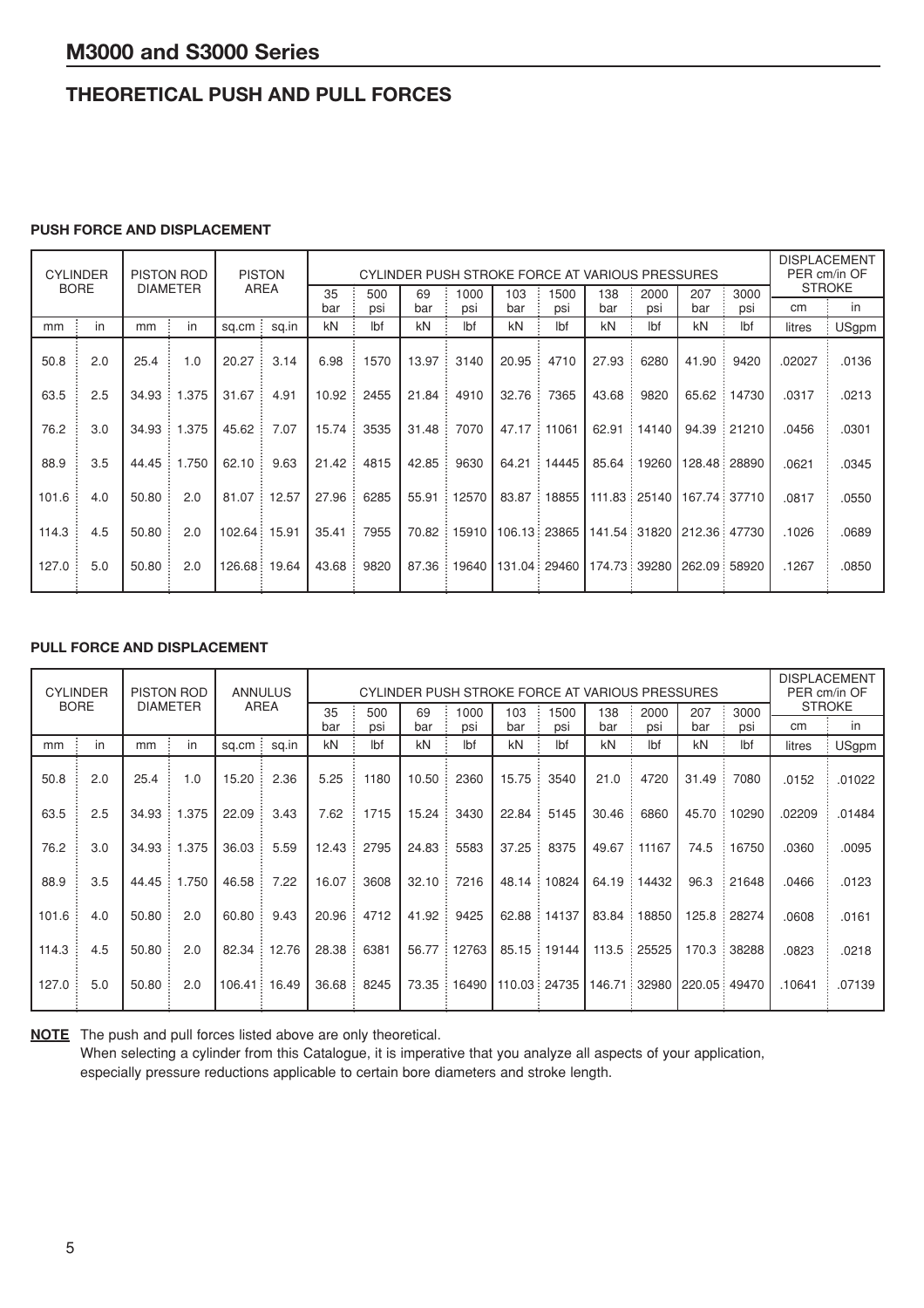## **MODEL CODE**

$$
\frac{\text{M3000}}{1} = \frac{(*)}{2} = \frac{35}{3} = \frac{305}{4} = \frac{40}{5} = \frac{\text{AU}^{***}}{6}
$$

#### Code position

- 1: Cylinder Series M3000: M3000 Series (Retainer connected rod cap design) S3000: S3000 Series (Screwed rod end cap design)
- 2: Port orientation to pin (Code applicable to S3000 only, Omit for M3000) A: Ports 90 degrees to pin B: Ports in line with pin
- 3: Bore size code
	- 20: 2" (50.8mm) 25: 2.5" (63.5mm) 35: 3.5" (88.9mm) 40: 4" (101.6mm) 50: 5" (127mm)

 $30: 3" (76.2mm)$   $\left.\right|$  Available with S3000

45: 4.5" (114.3mm) Available with M3000

- 4: Stroke in mm Standard strokes ---- 203, 305, 406, 457, 610
- 5: Cylinder Design Code: Currently 40
- 6: Deviation (Special features): AU000 (Standard)

#### **ORDER CODE (ASSEMBLY NUMBERS)**

|                                        | **shows bore size code as per above |
|----------------------------------------|-------------------------------------|
| M3000 Series                           | $3553**$ - stroke (in mm)           |
| S3000 Series (port orientation code A) | $1553**$ - stroke (in mm)           |
| S3000 Series (port orientation code B) | $2553**$ - stroke (in mm)           |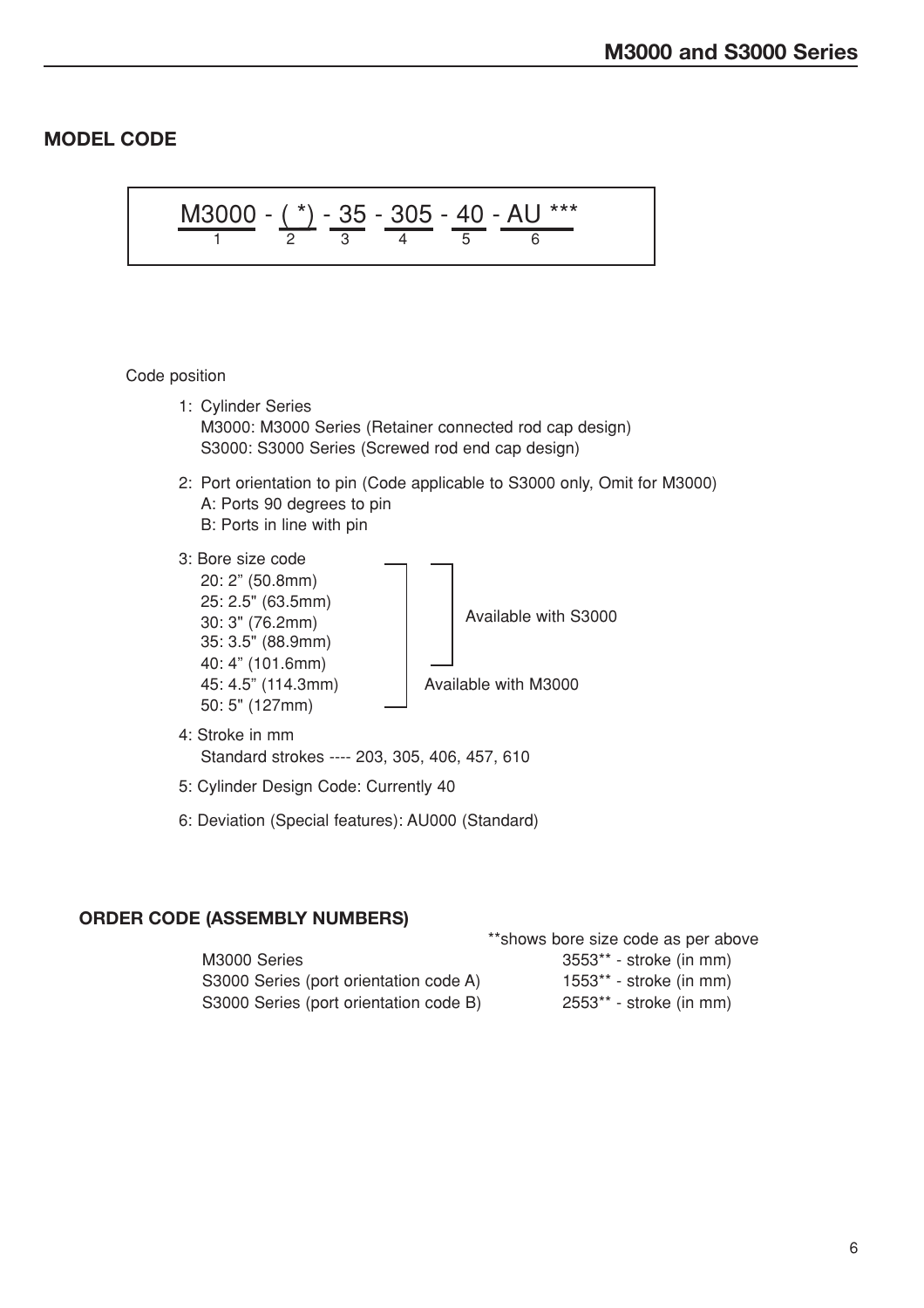## **SMD Series**

## **GENERAL DESCRIPTION**

The Vickers SMD (Special Medium Duty) hydraulic linear actuators are suitable for a variety of applications on both mobile and industrial fields.

The compact design and simple but robust construction offer cost effective solutions, reliable operation and long service life.

The availability of various mounting style options, as well as tailored stroke length, allows the best selection to each application's requirements.

#### **BASIC SPECIFICATIONS GRAPHICAL SYMBOL**

|            | Maximum pressure ------------ | 210 bar<br>$(3000 \text{ psi})$               |
|------------|-------------------------------|-----------------------------------------------|
| Bore sizes | ----------------------        | $1.5$ ", 2", 2.5", 3", 3.5", 4"               |
| Strokes    | -----------------------       | To customer specification<br>(see note below) |



#### **FEATURES**

- Low cost units suitable for a wide range of mobile and industrial applications.
- 6 bore sizes from 1.5" to 4".
- 6 basic mounting style options for best selection to requirements.
- Tailored stroke length to requirements (see note below).
- Standard female clevises and female eyes.
- Cylinder barrel constructed from cold drawn steel tubing in compliance with ASTM A513.
- High quality hard chrome plated and polished piston rods.
- The rod end cap design and material used (High grade SG iron) provide extra long piston rod support, and excellent wear resistant characteristics.
- The piston wear ring prevents direct piston-to-bore contact, ensuring longer service life.

#### **OPTIONAL FEATURES - AVAILABLE ON REQUEST**

Stainless steel piston rods Two pack epoxy paint Special thread type and length on piston rods Piston rod extension Stop tube Various other options - Consult Eaton Fluid Power Australia for availability

#### **NOTE**

When selecting a cylinder from the Catalogue and determining a stroke, it is imperative that all engineering aspects of your application are analyzed, especially for long stroke cylinders.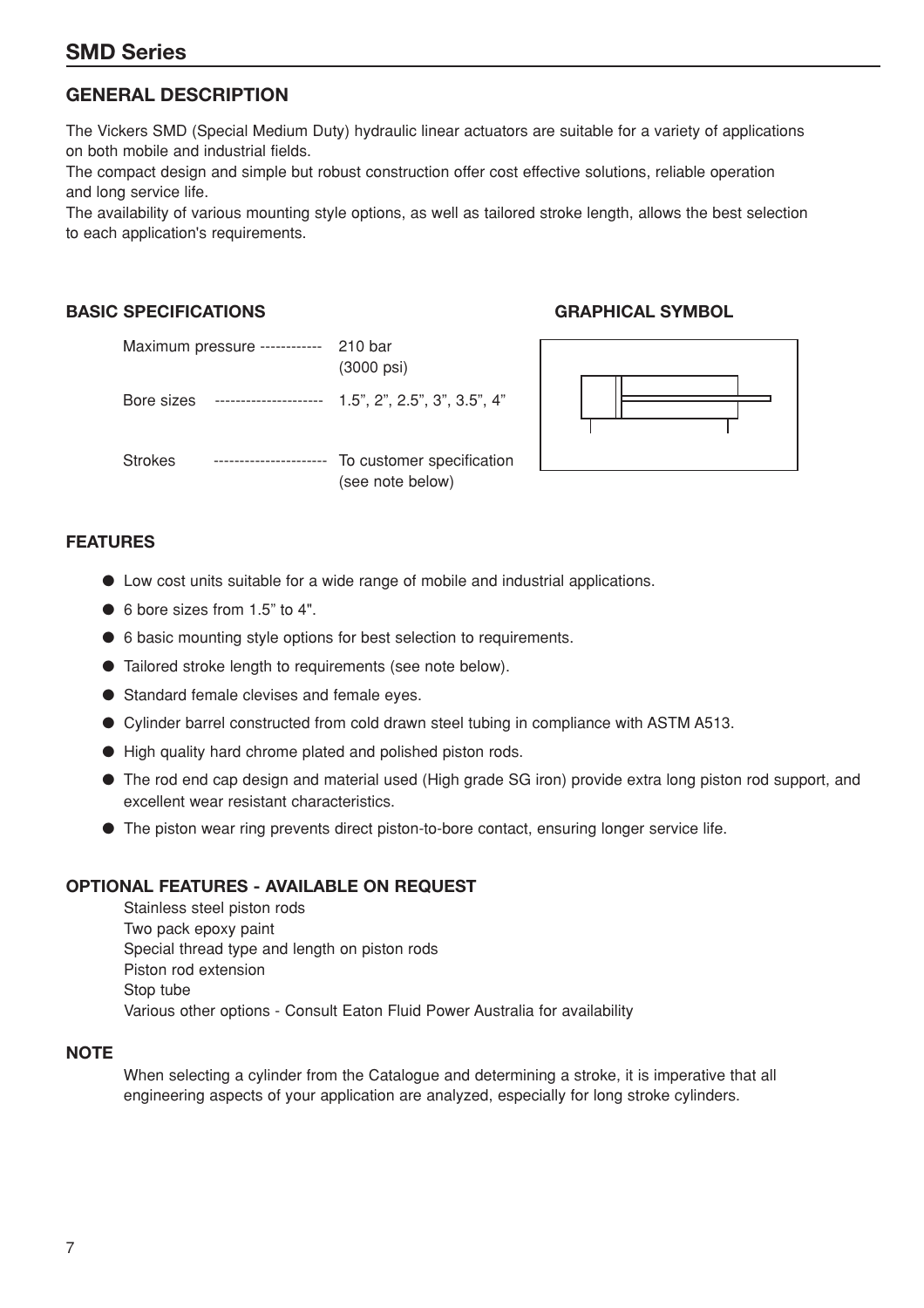## **MOUNTING OPTIONS**

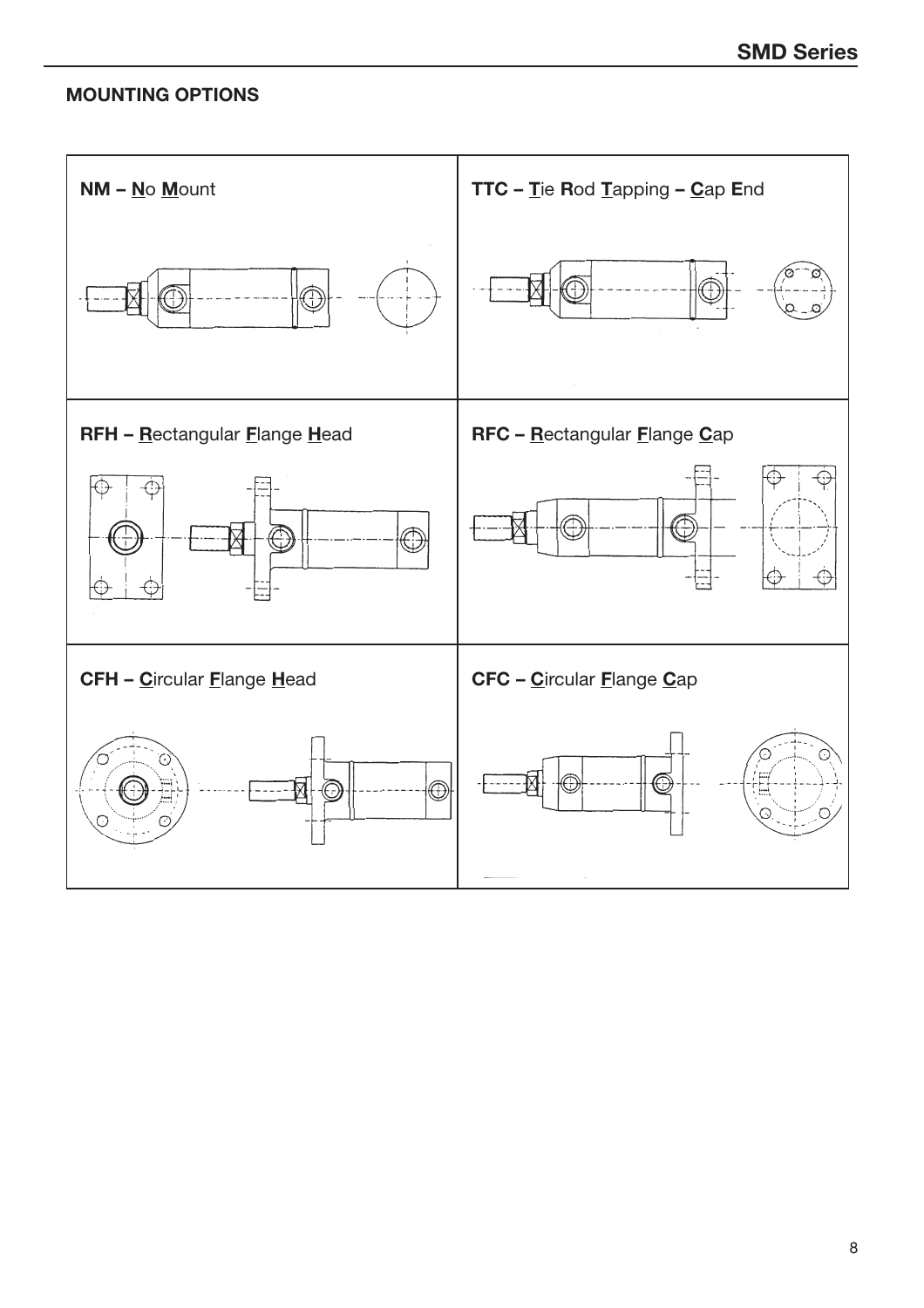## **NM - NO MOUNT**



| BORE DIA.   | ROD DIA.      | A    |     | Q DIA. | KK.          | SAE O RING<br>EE |
|-------------|---------------|------|-----|--------|--------------|------------------|
| 38.1(1.5")  | 25.4 (1.000") | 25.4 | 143 | 51     | 0.750-16 UNF | 0.562 UNF        |
| 50.8(2.0)   | 28.6 (1.125") | 25.4 | 143 | 61     | 0.750-16 UNF | 0.750 UNF        |
| 63.5(2.5")  | 34.9 (1.375") | 34.9 | 143 | 76     | 1.000-14 UNF | 0.875 UNF        |
| 76.2 (3.0") | 38.1 (1.500") | 34.9 | 143 | 90     | 1.000-14 UNF | 0.875 UNF        |
| 88.9(3.5")  | 44.5 (1.750") | 44.5 | 143 | 102    | 1.250-12 UNF | 0.875 UNF        |
| 101.6(4.0") | 50.8 (2.000") | 44.5 | 154 | 118    | 1.500-12 UNF | 0.875 UNF        |

## **TTC - TIE ROD TAPPING - CAP END**



| BORE DIA.    | ROD DIA.      | A    |     | <b>PCD</b> | <b>FBT</b><br><b>THREAD</b> | Q<br>DIA. | KK           | SAE O RING<br>EЕ |
|--------------|---------------|------|-----|------------|-----------------------------|-----------|--------------|------------------|
| 38.1(1.5")   | 25.4 (1.000") | 25.4 | 143 | 38.1       | $\frac{3}{8}$ " - UNF       | 51        | 0.750-16 UNF | 9/16" UNF        |
| 50.8(2.0)    | 28.6 (1.125") | 25.4 | 143 | 46.0       | $^{7}/_{16}$ " - UNF        | 61        | 0.750-16 UNF | 3/4" UNF         |
| 63.5(2.5")   | 34.9 (1.375") | 34.9 | 143 | 57.2       | $\frac{1}{2}$ " - UNF       | 76        | 1.000-14 UNF | 7/8" UNF         |
| 76.2 (3.0")  | 38.1 (1.500") | 34.9 | 143 | 68.3       | $^{5}/_{8}$ " - UNF         | 90        | 1.000-14 UNF | 7/8" UNF         |
| 88.9 (3.5")  | 44.5 (1.750") | 44.5 | 143 | 77.8       | $5/8$ " - UNF               | 102       | 1.250-12 UNF | 7/8" UNF         |
| 101.6 (4.0") | 50.8 (2.000") | 44.5 | 154 | 92.1       | $5/8"$ - UNF                | 118       | 1.500-12 UNF | 7/8" UNF         |

NOTE: ● MOUNTING STUDS AVAILABLE ON REQUEST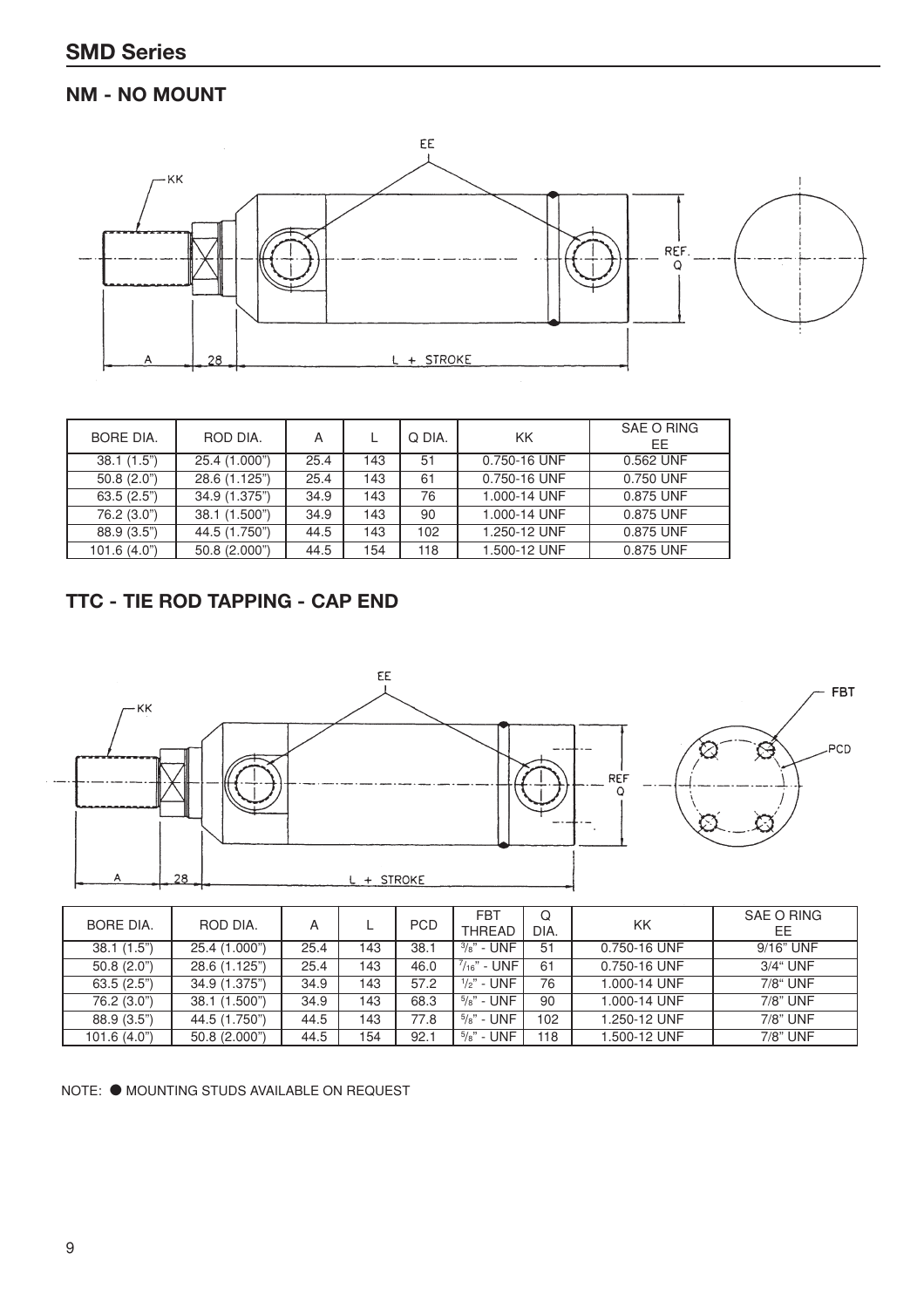## **RFH - RECTANGULAR FLANGE - HEAD END HOLE PATTERN TO NFPA STYLE MF1**



| <b>BORE DIA.</b> | ROD DIA.      | А    |     | F   | UF  | R    | TF     | <b>FB</b><br>DIA. |      | Q<br>DIA. | <b>KK</b>    | SAE O RING<br>ЕE |
|------------------|---------------|------|-----|-----|-----|------|--------|-------------------|------|-----------|--------------|------------------|
| 38.1(1.5")       | 25.4 (1.000") | 25.4 | 45  | 64  | 108 | 41.3 | 87.3   |                   | 12.5 | 51        | 0.750-16 UNF | $0.562$ UNF      |
| 50.8(2.0)        | 28.6 (1.125") | 25.4 | 162 | 77  | '30 | 52.1 | 104.8  | 14.3              | 15.0 | 61        | 0.750-16 UNF | 0.750 UNF        |
| 63.5(2.5")       | 34.9 (1.375") | 34.9 | 162 | 89  | 143 | 64.8 | 117.5  | 14.3              | 18.0 | 76        | 000-14 UNF   | 0.875 UNF        |
| 76.2 (3.0")      | 38.1 (1.500") | 34.9 | 162 | 115 | 181 | 82.6 | 149.2  | 17.5              | 20.0 | 90        | 1.000-14 UNF | 0.875 UNF        |
| 88.9 (3.5")      | 44.5 (1.750") | 44.5 | 162 | 115 | 181 | 82.6 | 149.2. | 17.5              | 23.0 | 102       | 1.250-12 UNF | 0.875 UNF        |
| 101.6(4.0)       | 50.8 (2.000") | 44.5 | 180 | 127 | 194 | 97.0 | 161.9  | 17.5              | 26.0 | 118       | .500-12 UNF  | 0.875 UNF        |



| <b>BORE DIA.</b> | ROD DIA.      | Α    |     | Е   | JF  | R    | TF                 | FB<br>DIA. |      | Q<br>DIA. | <b>KK</b>    | SAE O RING<br>EE |
|------------------|---------------|------|-----|-----|-----|------|--------------------|------------|------|-----------|--------------|------------------|
| 38.1(1.5")       | 25.4 (1.000") | 25.4 | 164 | 64  | 08  | 41.3 | 87.3               |            | 12.5 | 51        | 0.750-16 UNF | 0.562 UNF        |
| 50.8(2.0)        | 28.6 (1.125") | 25.4 | 164 | 77  | 130 | 52.1 | 104.8              | 14.3       | 15.0 | 61        | 0.750-16 UNF | 0.750 UNF        |
| 63.5(2.5")       | 34.9 (1.375") | 34.9 | 164 | 89  | 143 | 64.8 | 117.5              | 14.3       | 18.0 | 76        | 1.000-14 UNF | 0.875 UNF        |
| 76.2 (3.0")      | 38.1 (1.500") | 34.9 | 164 | 115 | 181 | 82.6 | 149.2 <sub>1</sub> | 17.5       | 20.0 | 90        | 1.000-14 UNF | 0.875 UNF        |
| 88.9 (3.5")      | 44.5 (1.750") | 44.5 | 164 | 115 | 181 | 82.6 | 149.2              | 17.5       | 23.0 | 102       | 1.250-12 UNF | 0.875 UNF        |
| 101.6(4.0")      | 50.8 (2.000") | 44.5 | 180 | 127 | 194 | 97.0 | 161.9              | 17.5       | 26.0 | 118       | 1.500-12 UNF | 0.875 UNF        |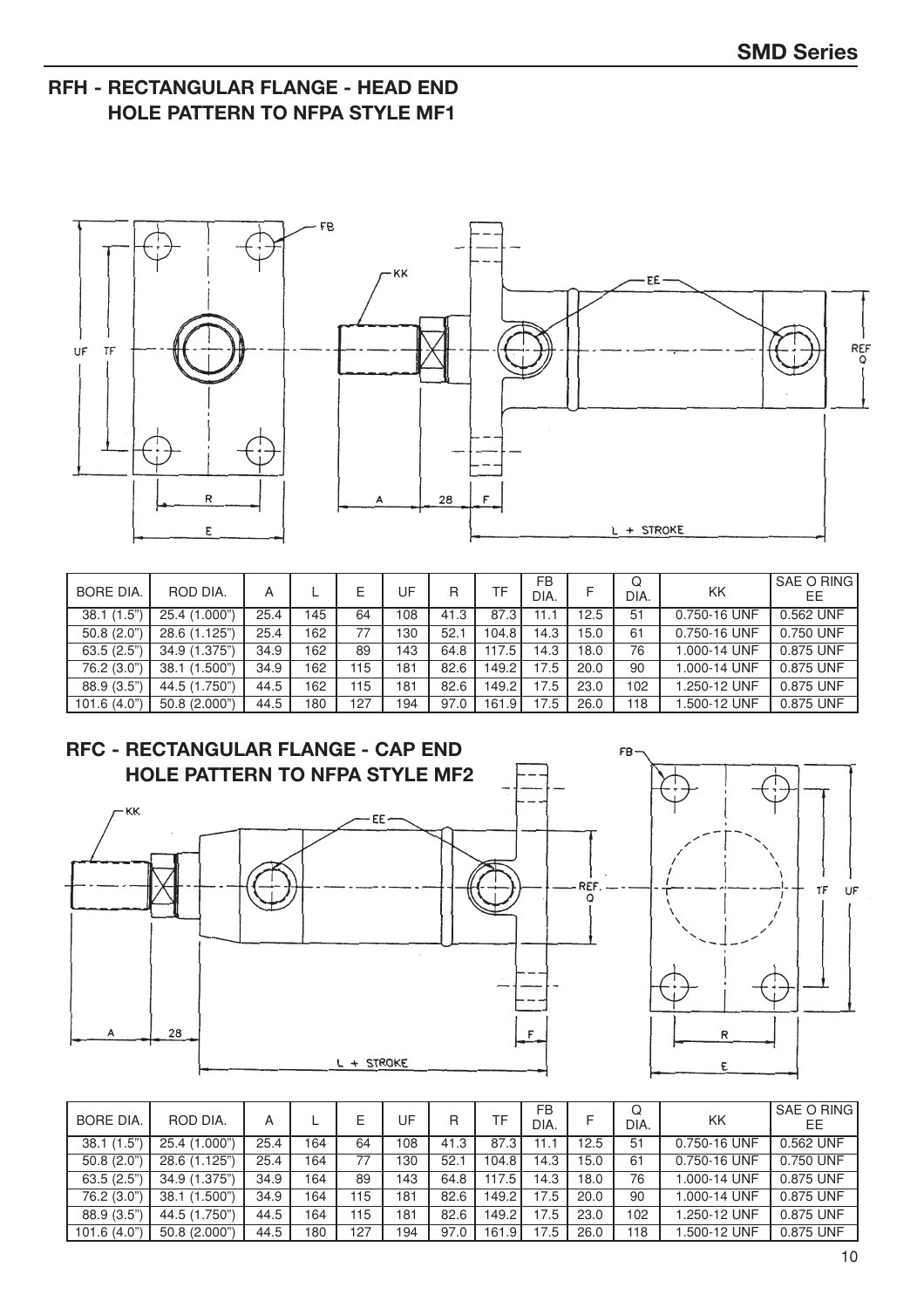## **CFH - CIRCLE FLANGE - HEAD END**





| <b>BORE DIA.</b> | ROD DIA.      | А    |     | <b>FD</b> | <b>PCD</b>        | FB<br>DIA. | F  | Q DIA. | KK           | SAE O RING<br>EЕ |
|------------------|---------------|------|-----|-----------|-------------------|------------|----|--------|--------------|------------------|
| 38.1(1.5")       | 25.4 (1.000") | 25.4 | 145 | 100       | $\overline{76.2}$ | 11.1       | 11 | 51     | 0.750-16 UNF | $0.562$ UNF      |
| 50.8(2.0)        | 28.6 (1.125") | 25.4 | 162 | 115       | 88.9              | 14.3       | 14 | 61     | 0.750-16 UNF | 0.750 UNF        |
| 63.5(2.5")       | 34.9 (1.375") | 34.9 | 162 | 130       | 101.6             | 14.3       | 16 | 76     | .000-14 UNF  | 0.875 UNF        |
| 76.2 (3.0")      | 38.1 (1.500") | 34.9 | 162 | 155       | 120.7             | 17.5       | 18 | 90     | .000-14 UNF  | 0.875 UNF        |
| 88.9 (3.5")      | 44.5 (1.750") | 44.5 | 162 | 165       | 133.4             | 17.5       | 22 | 102    | .250-12 UNF  | 0.875 UNF        |
| 101.6 (4.0")     | 50.8 (2.000") | 44.5 | 180 | 195       | 152.4             | 20.5       | 24 | 118    | .500-12 UNF  | 0.875 UNF        |

## **CFC - CIRCLE FLANGE - CAP END**





| <b>BORE DIA.</b> | ROD DIA.      | А    |     | <b>FD</b> | <b>PCD</b> | FB<br>DIA. |    | Q DIA. | KK           | SAE O RING<br>ЕE |
|------------------|---------------|------|-----|-----------|------------|------------|----|--------|--------------|------------------|
| 38.1(1.5")       | 25.4 (1.000") | 25.4 | 164 | 100       | 76.2       | 11.1       | 11 | 51     | 0.750-16 UNF | 0.562 UNF        |
| 50.8 (2.0"       | 28.6 (1.125") | 25.4 | 164 | 115       | 88.9       | 14.3       | 14 | 61     | 0.750-16 UNF | 0.750 UNF        |
| 63.5(2.5")       | 34.9 (1.375") | 34.9 | 164 | 130       | 101.6      | 14.3       | 16 | 76     | .000-14 UNF  | 0.875 UNF        |
| 76.2 (3.0")      | 38.1 (1.500") | 34.9 | 164 | 155       | 120.7      | 17.5       | 18 | 90     | .000-14 UNF  | 0.875 UNF        |
| 88.9 (3.5")      | 44.5 (1.750") | 44.5 | 164 | 165       | 133.4      | 17.5       | 22 | 102    | .250-12 UNF  | 0.875 UNF        |
| 101.6(4.0")      | 50.8 (2.000") | 44.5 | 180 | 195       | 152.4      | 20.5       | 24 | 118    | .500-12 UNF  | 0.875 UNF        |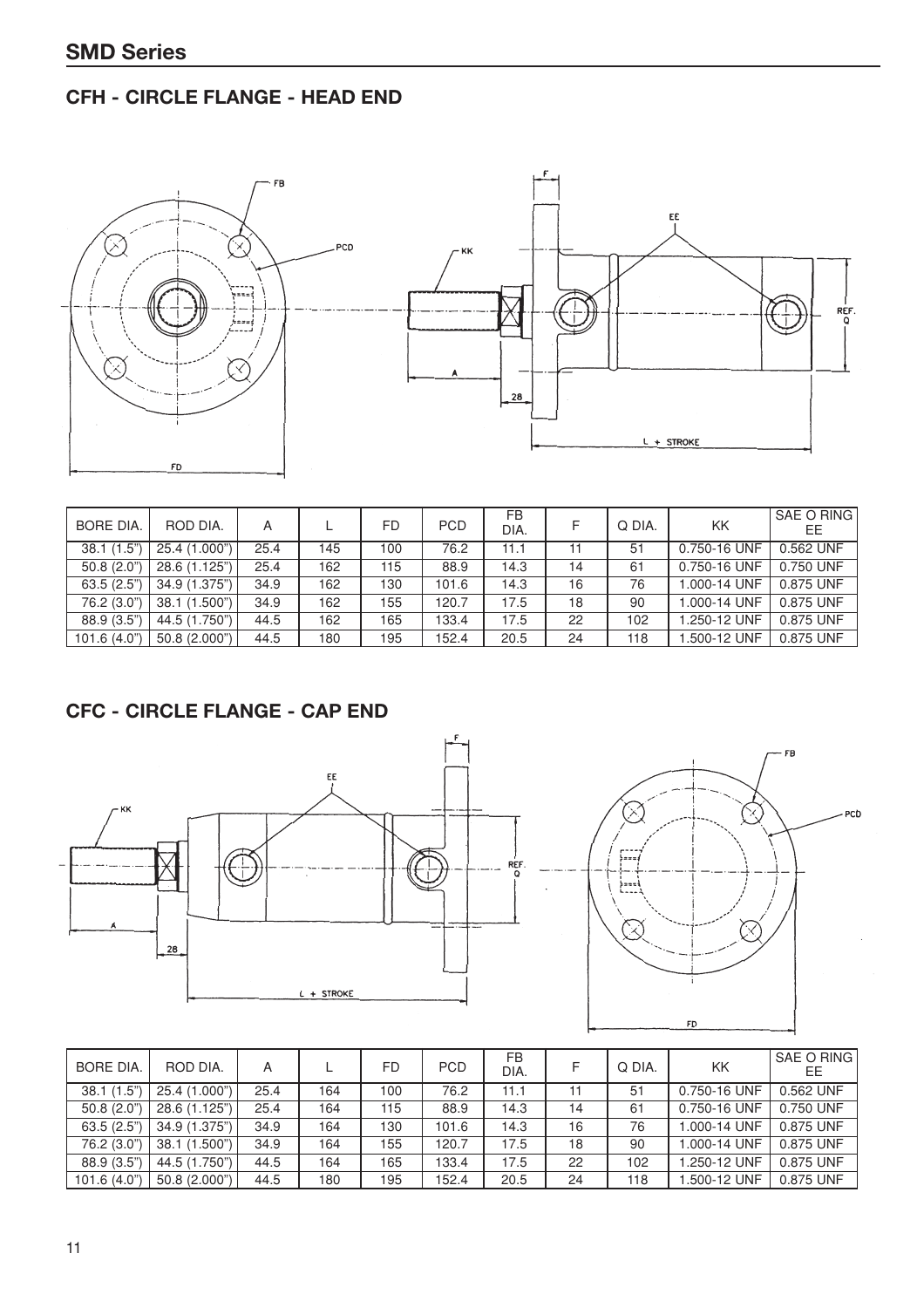## **ROD END ACCESSORIES**

#### **FEMALE CLEVIS**

**To achieve optimum cylinder performance and life female clevises and eyes have to be torqued against piston rod shoulder.**





|              |                  |          | $ \sim$ $ \sim$ |           |           |
|--------------|------------------|----------|-----------------|-----------|-----------|
|              | PART No.<br>Dim. | 980909   | 980910          | 980911    | 980912    |
|              | CВ               | 31.8     | 38.1            | 50.8      | 63.5      |
|              | <b>CDØ</b>       | 19.05    | 25.4            | 34.93     | 44.45     |
|              | <b>CE</b>        | 60.3     | 79.4            | 104.8     | 114.3     |
|              | <b>CW</b>        | 15.9     | 19.1            | 25.4      | 31.8      |
|              | ER.              | 19.1     | 25.4            | 35.1      | 44.5      |
|              | KKthd class 2    | .750"-16 | 1.000"-14       | 1.250"-12 | 1.500"-12 |
|              |                  | 31.8     | 38.1            | 53.8      | 57.2      |
| LOAD-kN max. |                  | 43.39    | 87.94           | 137.29    | 188.18    |

#### **FEMALE EYE**



| PART No.<br>Dim.   | 980901   | 980902    | 980903    | 980904    |
|--------------------|----------|-----------|-----------|-----------|
| $\mathsf{A}$       | 30.0     | 42.7      | 51.0      | 57.2      |
| CA                 | 52.4     | 71.4      | 87.3      | 101.6     |
| <b>CB</b>          | 31.8     | 38.1      | 50.8      | 63.5      |
| <b>CDØ</b>         | 19.05    | 25.4      | 34.93     | 44.45     |
| ER.                | 19.0     | 25.4      | 34.9      | 44.4      |
| KKthd class 2      | .750"-16 | 1.000"-14 | 1.250"-12 | 1.500"-12 |
| LOAD-kN max. 22.73 | 43.39    | 87.94     | 137.29    | 188.18    |

#### **PIVOT PIN**



|              | PART No.<br>Dim. | 260684 | 260686 | 260687 | 260688 |
|--------------|------------------|--------|--------|--------|--------|
|              | AØ               | 4.0    | 4.0    | 5.0    | 8.0    |
|              | в                | 85.1   | 98.6   | 127.8  | 158.0  |
|              | С                | 5.6    | 5.6    | 7.1    | 7.9    |
|              | <b>CDØ</b>       | 19.05  | 25.40  | 34.93  | 44.45  |
| LOAD-kN max. |                  | 65.6   | 111.00 | 203.53 | 329.63 |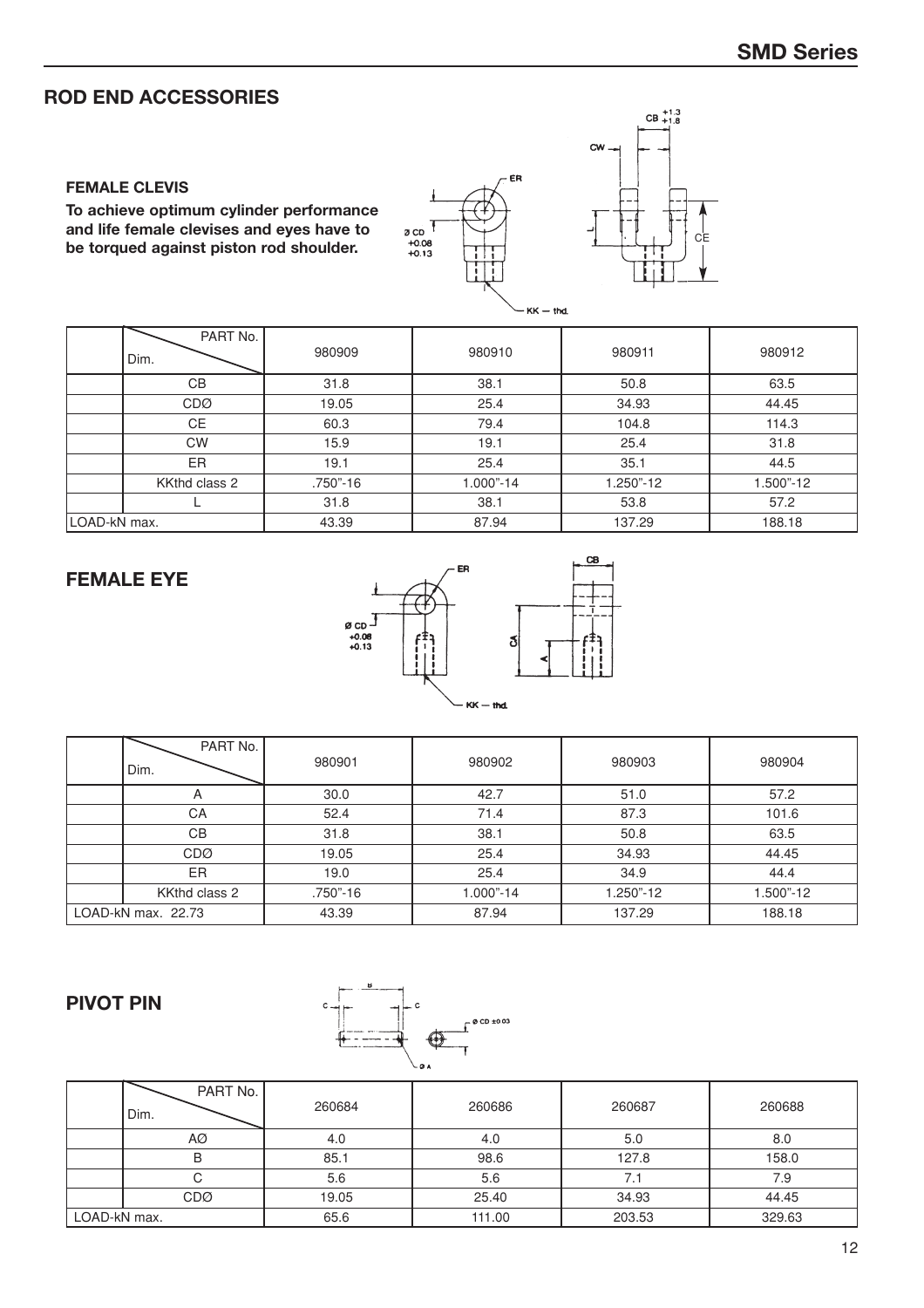## **SMD Series**

## **MODEL CODE**

SMD - TTC - 35 - 305 - 40 - AU<sup>\*\*\*</sup> 
$$
\frac{1}{6}
$$

Code position

1: Cylinder Series

SMD : Special Medium Duty Series

2 : Mounting Type (See Page 8 for overview)

NM : No Mount TTC : Tie Rod Tapping on the cap end RFH : Rectangular Flange Head RFC : Rectangular Flange Cap CFH : Circular Flange Head CFC : Circular Flange Cap

3 : Bore size code

14 : 1.5" (38.2mm) 20 : 2.0" (50.8mm) 25 : 2.5" (63.5mm) 30 : 3.0" (76.2mm) 35 : 3.5" (88.9mm) 40 : 4.0" (101.6mm)

- 4 : Stroke in mm
- 5 : Cylinder Design Code : Currently 40
- 6 : Deviation (Special features ) : AU000 (Standard)

#### **SEAL KITS AND ACCESSORIES**

\* See Page 12 for dimension details.

|                                | PART NUMBERS (ORDER CODES) |                        |                   |                         |  |  |  |
|--------------------------------|----------------------------|------------------------|-------------------|-------------------------|--|--|--|
| <b>BORE</b><br><b>DIAMETER</b> | <b>SERIAL KIT</b>          | <b>FEMALE CLEVIS *</b> | <b>FEMALE EYE</b> | $PIN^*$<br>PIVOT/COTTER |  |  |  |
| $1.5"$ (38.2mm)                | 02-327184                  |                        |                   |                         |  |  |  |
| $2.0$ " (50.8mm)               | 02-327417                  | 980909                 | 980901            | 260684/471885           |  |  |  |
| 2.5" (63.5mm)                  | 02-327143                  |                        |                   | 260686/471888           |  |  |  |
| $3.0"$ (76.2mm)                | 02-327418                  | 980910                 | 980902            |                         |  |  |  |
| 3.5" (88.9mm)                  | 02-327145                  | 980911                 | 980903            | 260687/471903           |  |  |  |
| 4.0" (101.6mm)                 | 02-327146                  | 980912                 | 980904            | 260688/471925           |  |  |  |

Consult your Eaton Fluid Power sales representative for the availability of other accessories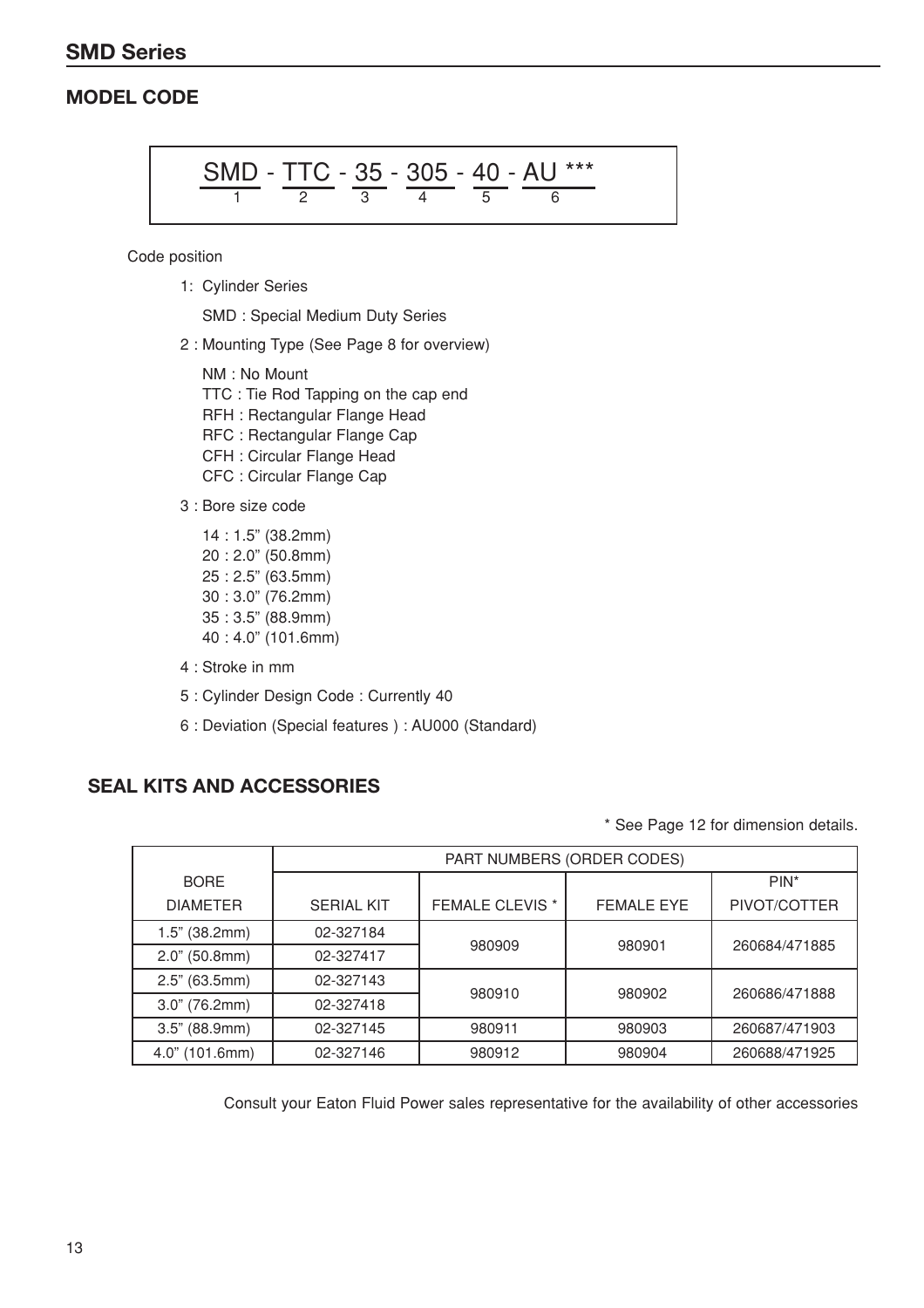## **General Engineering Data**

# **Useful Hydraulic Formulas**

| THEORETICAL THRUST (CYLINDERS)         | $N =$       | Effective area (sq.cm) x pressure (bar) x10           |
|----------------------------------------|-------------|-------------------------------------------------------|
|                                        | $Ib =$      | Effective area (sq.in) x pressure (psi)               |
| <b>HYDRAULIC POWER</b>                 | $kW =$      | Flow rate (lit/min) x pressure (bar)<br>600           |
|                                        | $hp=$       | Flow rate (gpm x pressure (psi)<br>1714               |
| <b>GEOMETRIC FLOW RATE (CYLINDERS)</b> | $lit/min =$ | Effective area (sq.cm) x piston speed (m/min)<br>10   |
|                                        | $gpm=$      | Effective area (sq.cm) x piston speed (in/min)<br>231 |
| VELOCITY OF FLUID IN PIPE              | $m/sec=$    | Flow rate (lit/min) $\times$ 21.22<br>$D \times D$    |
|                                        |             | (D : Inside diameter of pipe in mm)                   |
|                                        | $ft/sec =$  | Flow rate (gpm) $\times$ 0.408<br>$D \times D$        |

(D : Inside diameter of pipe in mm)

# **Conversion Factors**

| To convert                      | into<br>------- Multiply by the factor below       |               |
|---------------------------------|----------------------------------------------------|---------------|
| into                            | ------- Multiply by the factor below<br>To convert |               |
| Unit (Symbol)                   | Unit (Symbol)                                      | <b>Factor</b> |
| Inches (in)                     | Millimetres (mm)                                   | 25.4          |
| Inches (in)                     | Centimetres (cm)                                   | 2.54          |
| Inches (in)                     | Metres (m)                                         | 0.0254        |
| Feet (ft)                       | Metres (m)                                         | 0.3084        |
| Square inches (sq.in)           | Square centimetres (sq.cm)                         | 6.4516        |
| Cubic inches (cu.in)            | Cubic centimetres (cu.cm)                          | 16.3871       |
| Cubic inches (cu.in)            | Litres (lit)                                       | 0.0163866     |
| Pounds (lb) - mass              | Kilograms (kg)                                     | 0.4536        |
| Pounds per square inch (psi)    | Bar (bar)                                          | 0.06894       |
| Megapascals (MPa)               | Bar (bar)                                          | 10            |
| Horsepower (hp)                 | Kilowatts (kW)                                     | 0.7457        |
| US Gallons (gal-US)             | Litres (lit)                                       | 3.78531       |
| Newtons/sq.centimetre (N/sq.cm) | Bar (bar)                                          | 0.1           |
|                                 |                                                    |               |